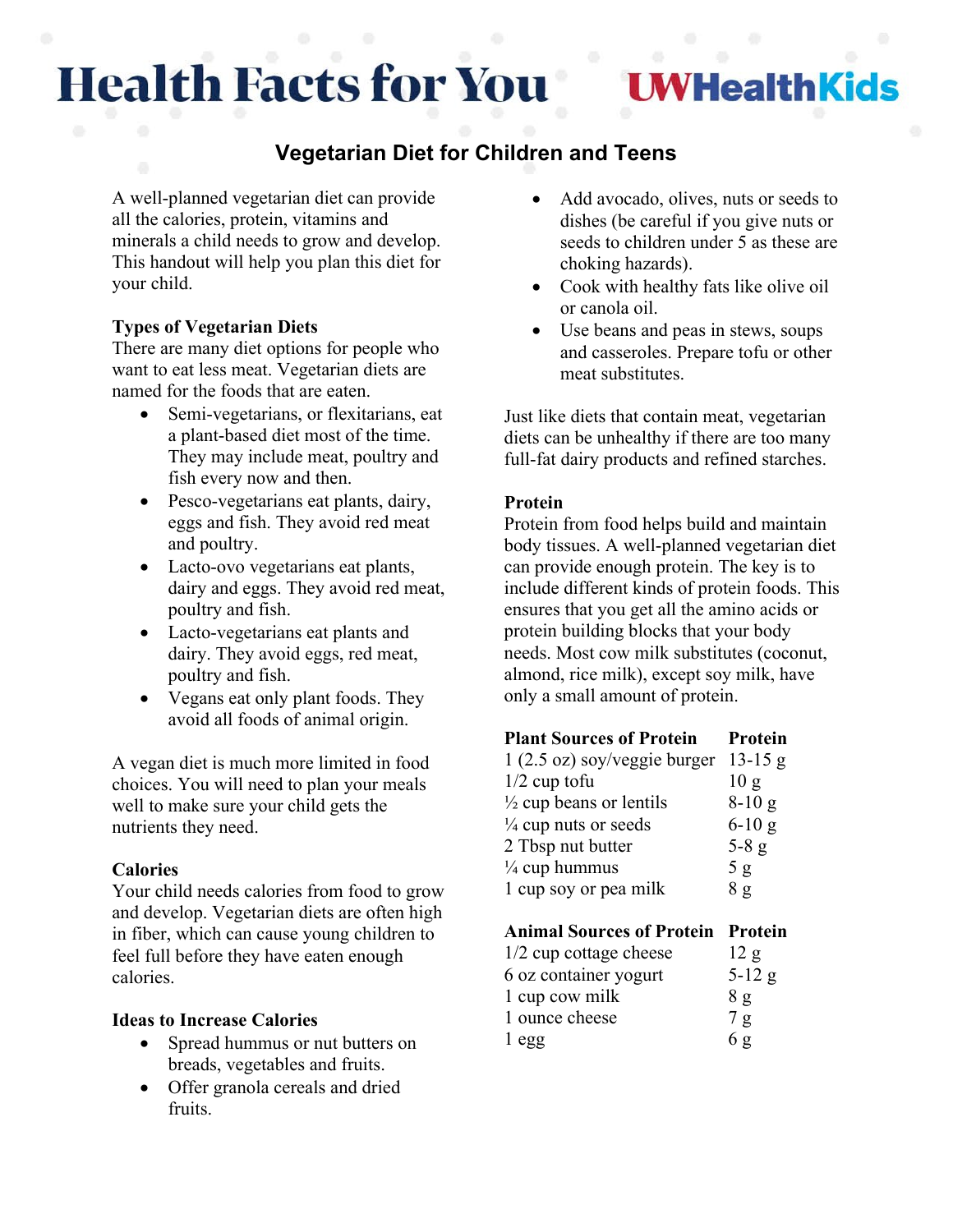#### **Calcium**

You need calcium for strong bones and teeth. Dairy products are the most common sources. Leafy green vegetables, nuts and beans also contain small amounts. Fortified non-dairy milks, juices and cereals are also good ways to add calcium to a vegan diet.

#### **Daily Intake for Calcium**

| Age 1-3 years                      | $700 \text{ mg}$ |
|------------------------------------|------------------|
| Age 4-8 years                      | $1000$ mg        |
| Age 9-18 years                     | $1300$ mg        |
| Pregnant or lactating girls $\leq$ | $1300$ mg        |
| $19 \text{ yrs}$                   |                  |

#### **Calcium Food Sources 250-300 mg**

- Cow's milk, 1 cup
- Fortified soy, almond, rice milk, 1 cup
- Yogurt, 1 cup
- Fortified orange juice, 1 cup
- Tofu (made with calcium sulfate),  $\frac{1}{2}$ cup

#### **Calcium Food Sources 150-250 mg**

- Cheese, 1 oz
- Cheese pizza, 1 slice  $(1/8 \text{ of } 15" \text{ pie})$
- Macaroni and cheese from box, 1 cup
- Cream soup made with milk, 1 cup
- Au gratin potatoes,  $\frac{1}{2}$  cup
- Textured vegetable protein,  $\frac{1}{2}$  cup

#### **Calcium Food Sources 100-150 mg**

- Cottage cheese,  $\frac{1}{2}$  cup
- Ice cream, frozen yogurt or pudding made with milk, ½ cup
- Cooked greens (spinach, collard greens, bok choy),  $\frac{1}{2}$  cup
- Cooked broccoli, soybeans/edamame 1 cup
- Almonds, 30 whole nuts
- Blackstrap molasses, 1 Tbsp.

#### **Iron**

Children require high amounts of iron. The iron in plant foods is not absorbed as well as the iron in animal foods. Try to include foods with vitamin C along with iron rich plant foods at the same meal. Vitamin C can help the body absorb more of the iron. Cooking with non-enameled cast iron pans may also help improve iron intake. If you give your child an iron supplement, do not give it with dairy products, which can limit the amount of iron the body absorbs.

#### **Food Sources High in Vitamin C**

- Broccoli
- Strawberries
- Citrus fruits and juices
- Melons
- Baked potatoes
- Spinach
- Tomatoes
- Kiwi

#### **Daily Intake for Iron**

| Age 1-3 years                 | $7 \text{ mg}$  |
|-------------------------------|-----------------|
| Age 4-8 years                 | $10 \text{ mg}$ |
| Age 9-13 years                | 8 <sub>mg</sub> |
| Age 14-18 years               |                 |
| Males                         | $11 \text{ mg}$ |
| Females                       | $15 \text{ mg}$ |
| Pregnant or lactating girls < | $27 \text{ mg}$ |
| $19$ yrs                      |                 |

#### **Iron Sources 2+ mg**

- Bran flakes,  $\frac{3}{4}$  cup
- Oatmeal (fortified), ¾ cup
- Cream of wheat,  $\frac{1}{2}$  cup
- Baked potato with skin, 1 medium
- Lentils, kidney, lima or navy beans,  $\frac{1}{2}$  cup cooked
- Soybeans,  $\frac{1}{2}$  cup
- Tofu,  $\frac{1}{2}$  cup
- Spinach, 1 cup
- Dried prunes/plums, 4 pieces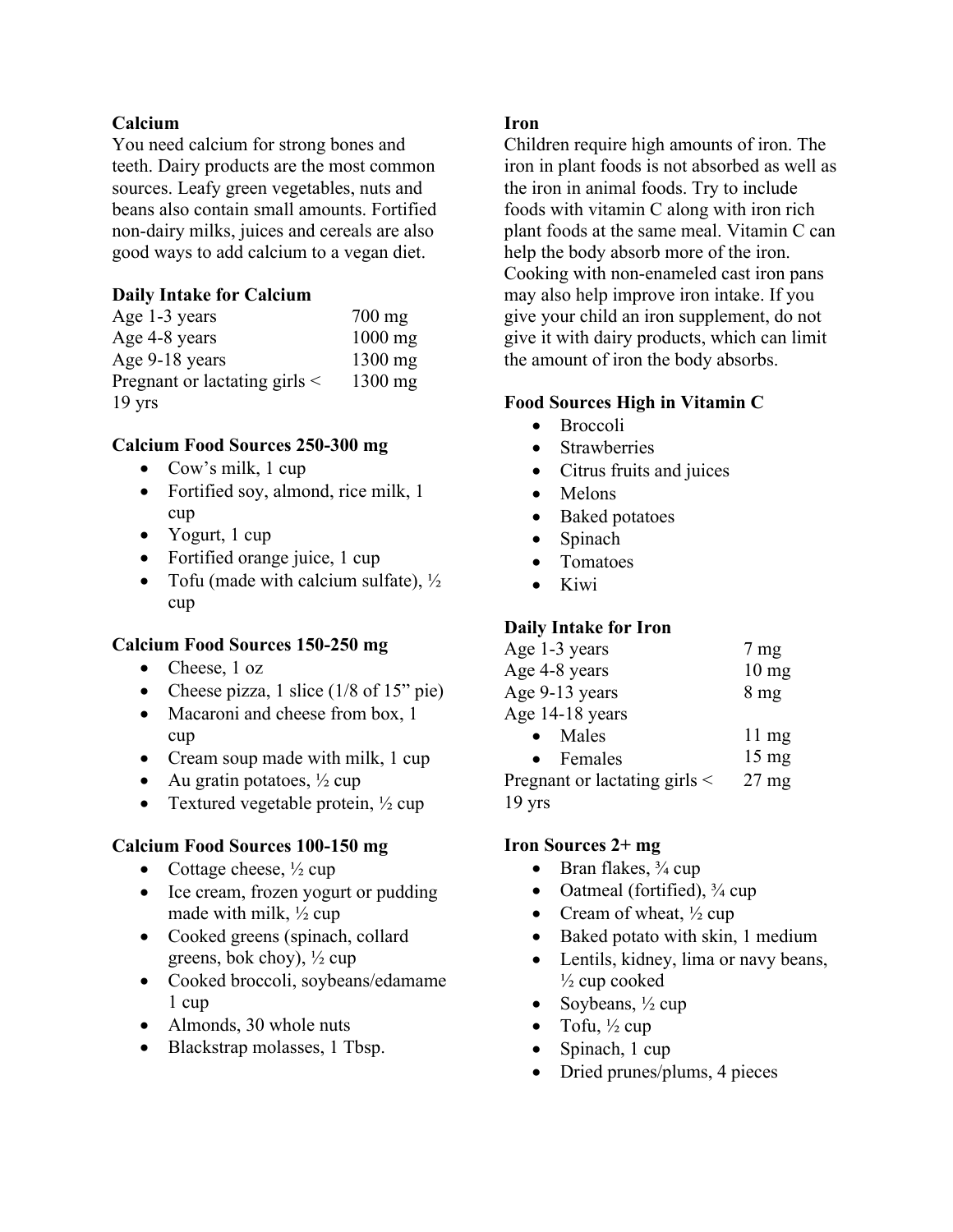#### **Iron Sources 1-2 mg**

- Kale, 1 cup cooked
- Dried apricots, 7 halves
- Raisins, 5 tbsp.
- Whole wheat bread, 1 slice
- Cashews, walnuts, brazil nuts, 1 oz

#### **Zinc**

Meats are the best source of zinc in our diets. Nuts, beans, wheat germ, tofu, dairy products and whole grain pastas, cereals, and breads also supply zinc. Enriched bread products are not good sources of zinc.

#### **Vitamins**

Children who eat many types of fruits and vegetables as well as whole grains, beans, nuts and seeds should be getting enough of most essential vitamins. Vitamin B12 and vitamin D are exceptions.

#### **Vitamin B12**

Vitamin B12 is found only in animal products. A vegetarian diet that includes milk products and/or eggs will supply enough B12. Children who follow a vegan diet (no animal products) will need to take a B12 supplement or eat food products that have added B12.

### **Products Fortified with Vitamin B12**

- Some non-dairy milks.
- Ready-to-eat breakfast cereals.
- Meat substitutes (such as veggie) burgers).
- Nutritional yeast (Red Star Vegetarian Support Formula). Nonsupplemented yeasts do not contain vitamin B12. Although it may take months or years for a B12 deficiency to appear, it is very serious.

#### **Vitamin D**

The body can make vitamin D when skin is exposed to sunlight. Most children need to take a vitamin D supplement, especially in

the winter. Ask your health care provider or dietitian.

#### **Food Sources of Vitamin D**

- Fortified milk
- Fortified ready-to-eat cereals
- Some mushrooms
- Fatty fish like salmon

#### **Tips**

Give your child many types of foods like fruits, vegetables, whole grain breads and cereals, legumes, nuts and seeds, milk and cheese.

For the first few months of life, feed infants breast milk or store-bought soy or cow's milk formula alone. This will provide the nutrition they need.

Supplement the diet with breast milk or formula until about 12 months of age. This will make sure they get the protein they need.

Use whole grain products to increase intake of iron, zinc and fiber. Whole grains include whole wheat, bulgur, barley, brown rice, cornmeal and oatmeal.

Consult a dietitian/nutritionist to help you plan a vegetarian diet that is right for your family and fulfills your child's nutrient needs.

# **Vegetarian Meal Planning Guide (By Age)**

| Grains*    | 3 servings       |
|------------|------------------|
| Vegetables | $1 \text{ cup}$  |
| Fruits     | $1 \text{ cup}$  |
| Protein**  | 2 ounces         |
| Dairy      | 2 cups           |
| Fats       | 3 <sub>tsp</sub> |